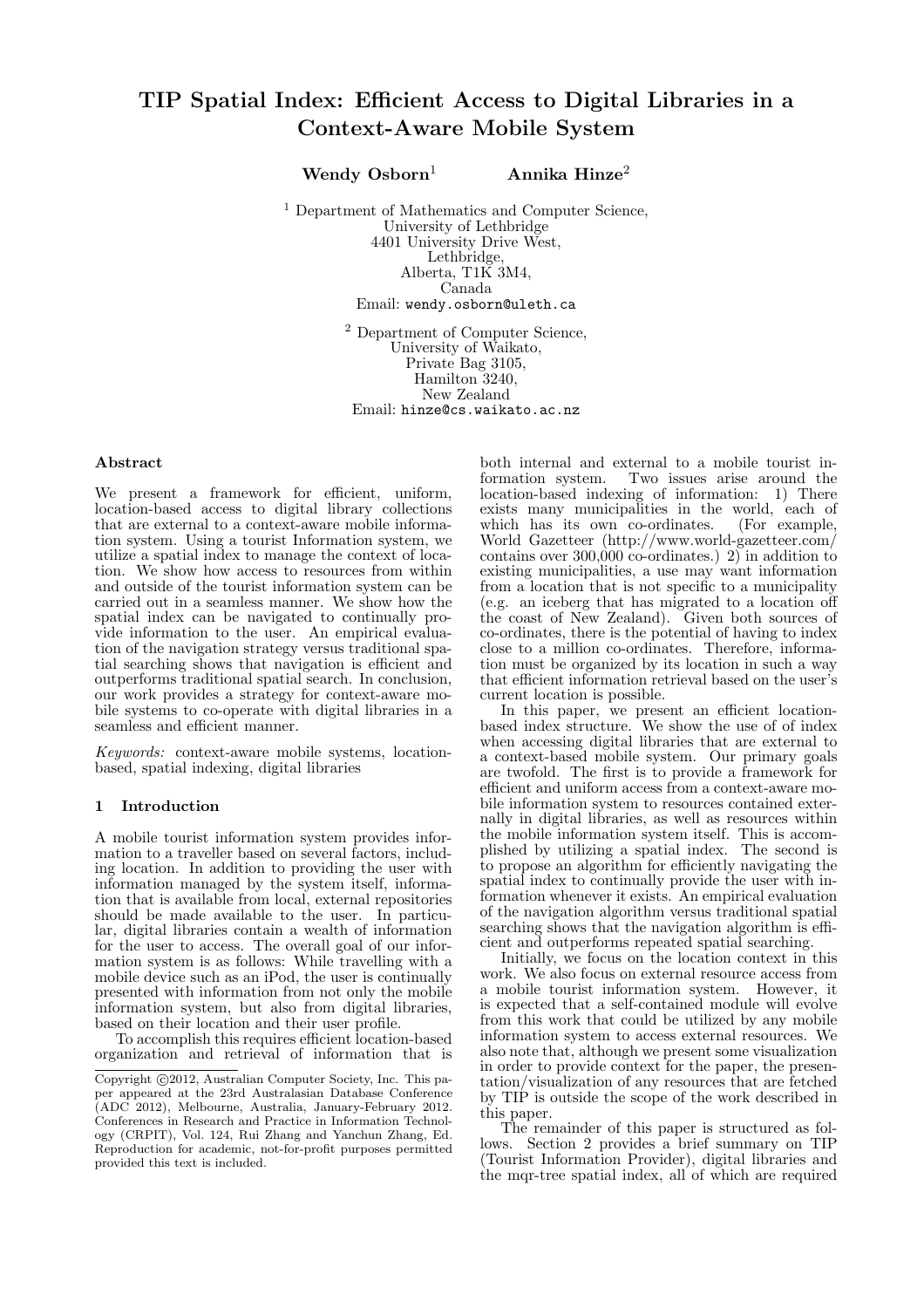

Figure 1: TIP/Greenstone Interaction Sequence

for our work. Section 3 summarizes related work and its limitations. In addition, this section will present our contributions. Section 4 presents our first user scenario that demonstrates uniform access to both internal and external resources. Section 5 presents the required modifications to the TIP architecture, while Section 6 presents the TIP tree, its organization of internal and external resources, and the algorithm for continuous navigation of the index. Section 7 presents our second scenario that demonstrates how the TIP tree is continuously navigated in order to provide updated information to the user. Section 8 presents our empirical evaluation of the TIP tree. Finally, Section 9 concludes the paper and discusses outstanding issues.

# 2 Background

This section presents a brief introduction on TIP, digital libraries, spatial indexing and the mqr-tree, all of which are required for this work. TIP (Hinze et al. 2009) provides the user with information based on their contexts such as current location, interests, and travel history. It is organized by separating the core system logic and TIP data from the various services that interact with it. Therefore, this architecture would allow us to: 1) modify how the location context is handled, and 2) extend it to provide access to external resources. These features are the reasons why we chose TIP for our work.

A digital library (Witten et al. 2009) is a collection of documents that are digitized, individually catalogued, and organized for online dissemination and access. Digital library software systems provide the means for searching and browsing. Some digital libraries can be searched and browsed using different metadata. Many digital library software systems exist, including Greenstone (New Zealand Digital Library Project 2008, Witten et al. 2009), DSpace (Tansley et al. 2006) and Fedora (Lagoze et al. 2006).

Spatial indexing (Shekhar & Chawla 2003) provides an efficient mechanism for accessing data using location, such as longitude and latitude co-ordinates. Many spatial indices have been proposed in the literature (see (Gaede & Günther 1998, Shekhar & Chawla 2003) for surveys). A spatial index that has been proposed recently, the mqr-tree (Moreau et al. 2009), which organizes point and object data using the inherent spatial relationships that exist between them (e.g. one object is northeast of another). This provides support for efficient navigation within the spatial index itself. In addition, performance comparisons versus other spatial indices (Moreau et al. 2009) shows that the mqr-tree supports a one-path search when indexing point data such as co-ordinates – a feature that most other spatial indices cannot achieve. For these reasons we chose to modify the mqr-tree for our work.

#### 3 Related Work

Many mobile tourist information systems have been proposed, including AccesSights (Klante et al.  $2004$ , CATIS (Pashtan et al.  $2003$ ), CRUM-PET (Poslad et al. 2001), Cyber-Guide (Abowd et al. 1997), Guide (Cheverst et al. 2002), Gulliver's Genie (O'Hare & O'Grady 2003) and TIP (Hinze et al. 2009). Most of these systems focus on providing structured information and recommendations. Additionally, most of these systems only provide the user with information that is directly maintained by the system itself. They do not provide information from sources that are maintained in external sources, such as digital libraries.

The first system to be proposed that integrates a mobile tourist information system with a external digital library is TIP. The TIP/Greenstone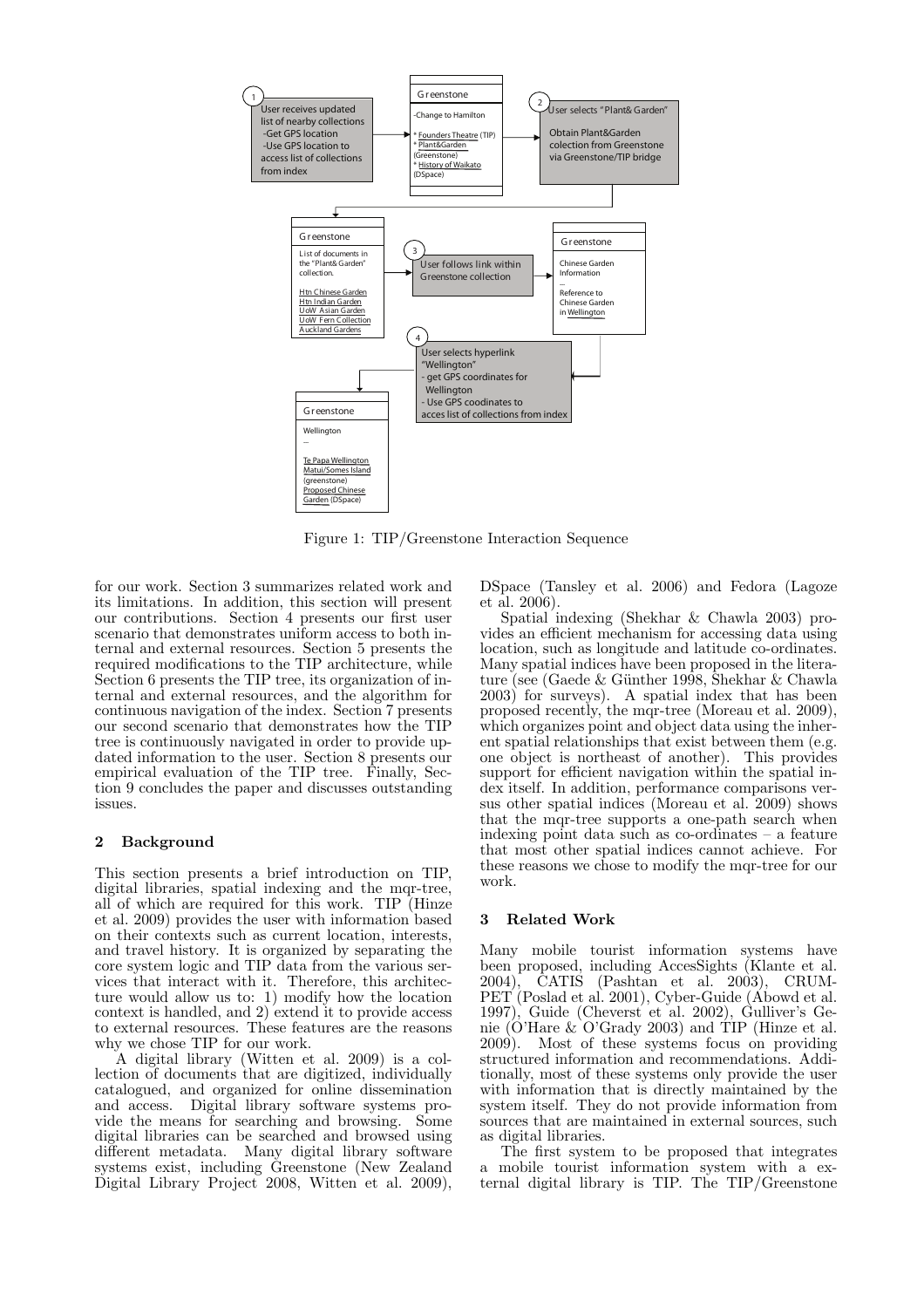Bridge (Hinze et al. 2006) provides the functionality for TIP to connect to and retrieve information from a Greenstone digital library (Witten et al. 2009). In addition to the information that is provided by TIP for a specific location, a user can obtain further information on items and features in a Greenstone digital library that are related to the same location. Some limitations of the TIP/Greenstone bridge include the following: 1) it only retrieves external documents from Greenstone collections, 2) it only works with geographically aware digital libraries (i.e. place names must be identified and marked up), 3) TIP locations are defined by place names, while a mobile device defines location using GPS co-ordinates, extra steps are required to obtain a place name and have the user select an appropriate one before the user is able to access a Greenstone collection, and 4) information needed to access internal TIP information and external Greenstone information are kept separate, and cannot be presented to the user for consideration at the same time.

Contributions of the paper. Based on our analysis of related work, this project provides the following contributions to improve upon the limitations of existing systems:

- 1. Incorporating a spatial index into TIP for managing access to both internal and external resources. We will organize known sources of information in a spatial index by their GPS coordinate location instead of their place name.
- 2. Access to any digital library collection. Our system is not restricted to only accessing digital library collections managed by Greenstone. Links to collections managed by other digital library software systems such as DSpace (Tansley et al.  $2006$ ) and Fedora (Lagoze et al.  $2006$ ) can be added to the index as well.
- 3. One-pass access to relevant collections. Because GPS co-ordinates can be obtained directly from a mobile device, and the information sources are organized by their GPS co-ordinates, we can directly access both internal and external sources directly by directly accessing the spatial index.
- 4. No requirement of a "geographical aware digital library". In order for the TIP/Greenstone Bridge to work, a collection needed to be preprocessed to identify place names (i.e. locations) in its documents. This is no longer a strict requirement. Any resource (TIP or external) can now be added by specifying their GPS location. The GPS location can be obtained by the user from a World Gazetteer.<sup>1</sup> However, place name mark-up provides an additional advantage. It allows for place names to be selected (as a hyperlink) and further index accesses to take place, although an extra translation step to obtain GPS co-ordinates is required. But it will not be required in all situations when the index is accessed.
- 5. Handling collections that reference multiple locations. If a digital library collection contains documents that mention multiple locations, the collection can be added to the index multiple times, once per every location that is mentioned.
- 6. Navigating the index for continuous information dissemination to the user. We base the TIP index on an efficient spatial index, which could be

searched from the beginning every time a user moves along with their mobile device. However, we feel this is unnecessary. The spatial index can also be efficiently navigated to continually provide information to the user, and thus extra searching is avoided.

## Usage Scenario  $1 -$  Retrieval of Resources

In this section we demonstrate how TIP can be utilized to access both internal and external resources. Here, our user arrives in Hamilton, NZ, and wants to access information on the city using TIP. In addition, our user finds links to other locations and is interested in looking into these further. Figure 1 shows the sequence of interactions that will take place.

First, TIP determines the user's current GPS coordinates from their mobile device. Using these coordinates, TIP searches its index to identify all resources – both internal and external to TIP – that are near the user's current location. TIP presents three links to the user – the first is information on Founders Theatre that is maintained by TIP itself, the second is a link to a Greenstone collection on plants and gardens, and the third is a DSpace collection on the history of the Waikato region. Our user is interested in gardens, and decides to follow the link to the Greenstone collection. TIP uses the Greenstone service (i.e. TIP/Greenstone Bridge) to obtain documents from the Plant&Garden collection.

Next, the user follows the link for the Hamilton Chinese Garden document. In addition to information on the garden itself, there is a link to the location of Wellington. Our user plans to visit Wellington in the near future, and decides to click on the place name for more information. TIP obtains the GPS coordinates that corresponds to Wellington and searches the index for all internal and external resources that it has on the location of Wellington and displays these to the user for further follow up. This is depicted at the end of Figure 1.

## 5 Modified TIP System Architecture

In this section we present our modifications to the existing TIP architecture to facilitate location-based access to TIP and external resources.

Figure 2 shows the conceptual design of TIP with the required extensions. In particular, the following components need to be added: 1) a spatial index that organizes TIP and external resources using their location co-ordinates, and 2) services to handle the retrieval of collections and documents managed by different digital library software systems. Our extended architectures shows services to handle retrievals from external Greenstone, DSpace and Fedora digital libraries. TIP already has a Greenstone service that we can use here (Hinze et al. 2006). In addition, this architecture can be easily extended to provide access to digital library collections managed by other software systems by adding the appropriate retrieval services.

### 6 TIP Tree: Spatial Index with navigation

In this section we present the TIP tree, which extends with mqr-tree to handle navigation of the location context. The goals of the TIP tree are:

1. To provide location-based access to information from both TIP and external digital libraries in a uniform manner; and

<sup>1</sup> such as http://www.world-gazetteer.com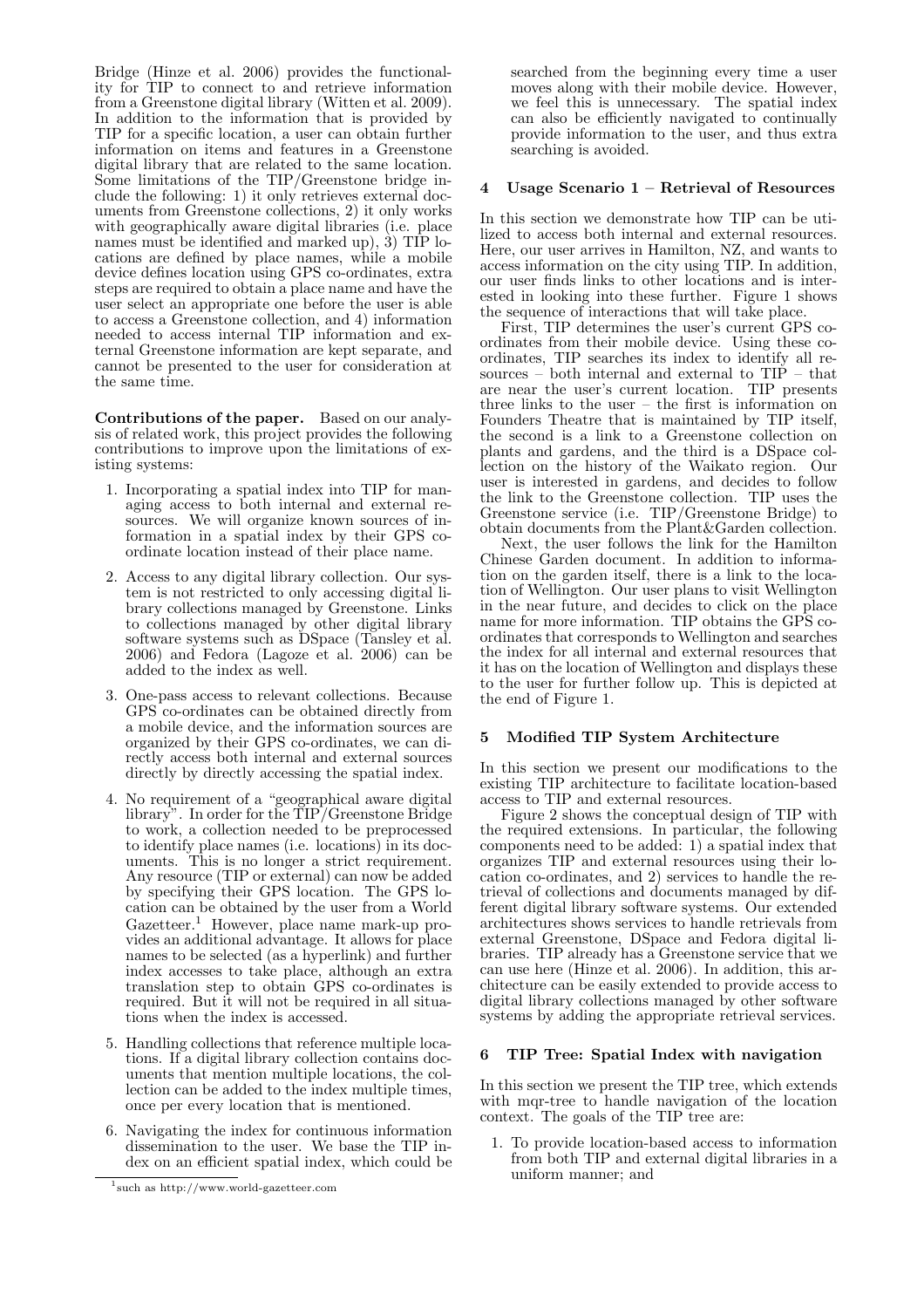

Figure 2: Modified TIP architecture and link to Greenstone

2. To provide efficient navigation of the location context so that up-to-date information is provided continuously to the user.

Each node in the TIP tree represents a bounded region in space. Each bounded region can contain a co-ordinate for a particular location and/or other bounded regions covered by child nodes. For lowerlevel and leaf nodes, these regions will be smaller than those represented by higher-level nodes, with the root node encompassing all regions covered by all lowerlevel nodes. Each co-ordinate in the TIP tree represents a location for which TIP information and/or collections in external digital libraries exists. Therefore, a leaf node stores information on each item, including its name, whether it is internal or external to TIP, and if it is external, the name of the digital library that manages it and instructions on how it is accessed (i.e. usually via a URL).

Figures 3 and 4 depict an example of the TIP tree. Here, the TIP tree is indexing resources from different locations in New Zealand. For example, the co-ordinate representing Auckland provides access to resources on All Blacks games (located in TIP), a Greenstone digital library on the Auckland Museum (external to TIP), and a DSpace collection containing documents from the University of Auckland (also external to TIP).

#### 6.1 Tree Construction and Updating

The TIP tree is constructed in the following way. For each resource to be added (i.e. either TIP information or an external digital library) and corresponding co-ordinate<sup>2</sup> that indicates its location, a search is performed to see if the co-ordinate already exists in the TIP tree. If so, then the resource is added to the corresponding list. If not, then a new point representing the co-ordinate is inserted into the tree, and a new leaf node is added that contains the resource.

Updates to a resource in the TIP-tree can be performed by deleting the existing resource record, and re-inserting it with the updated information and/or location co-ordinate. Updates to a location co-ordinate can be performed by first preserving the existing leaf node it is linked to, then deleting the existing co-ordinate, inserting a new co-oridinate, and linking the new co-ordinate to the existing leaf node.

The insertion and updating algorithm used by TIP is adapted from the mqr-tree – more information on the details of insertion can be found in (Moreau et al. 2009).

Note that although the example index (Figure 4) organizes resources based on its actual physical location, it is possible to also add a collection based on a location being mentioned in a collection. For example, if a collection at the University of Auckland mentions Hamilton, this collection can be added to the corresponding list for Hamilton as well by specifying the co-ordinate that represents Hamilton.

#### 6.2 Navigation

Figure 5 shows the pseudocode for navigating the TIP tree. Navigation begins by performing an initial search to find a starting point in the index. This puts the search point within a bounded region of space that is covered by (i.e. represented with) a node in the tree.

Within the bounded region, the search point will be located in a particular quadrant (NW, NE, SE SW). If a co-ordinate exists in the current quadrant, the corresponding list of digital library collections and TIP information will be retrieved and sent to the user, along with the distance the user is from the co-ordinate. Otherwise, nothing is displayed back to the user - if no co-ordinate exists at this location, then TIP currently had no information containing to this subregion, and therefore has nothing further to present the user.

The user will then move, which causes the coordinates of the search point to be updated. This will result in one of the following situations:

1. The search point remains in the current quadrant. In this situation, nothing changes other

<sup>2</sup> obtained from a world gazetteer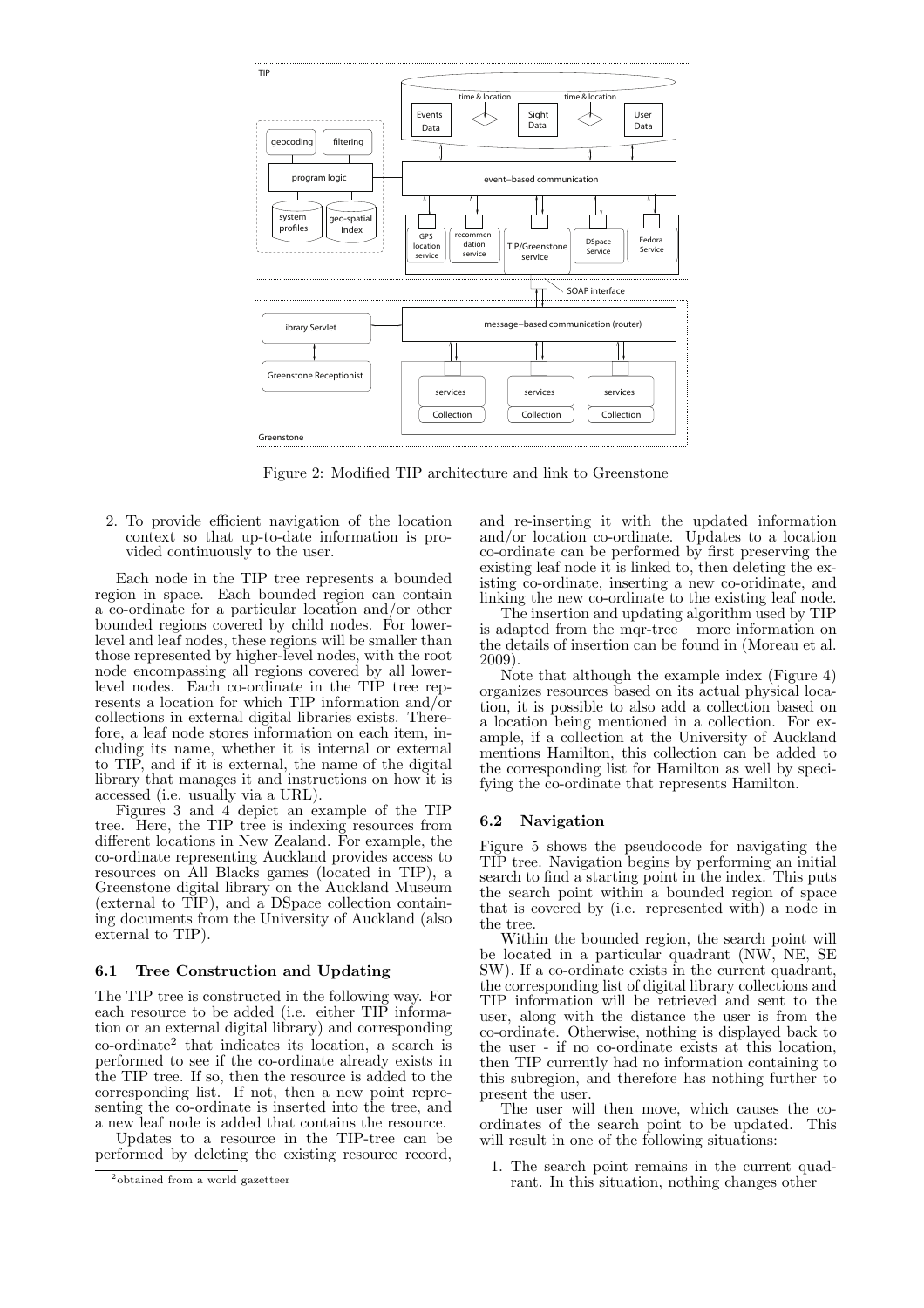

Figure 3: The TIP spatial index



Figure 4: The TIP Tree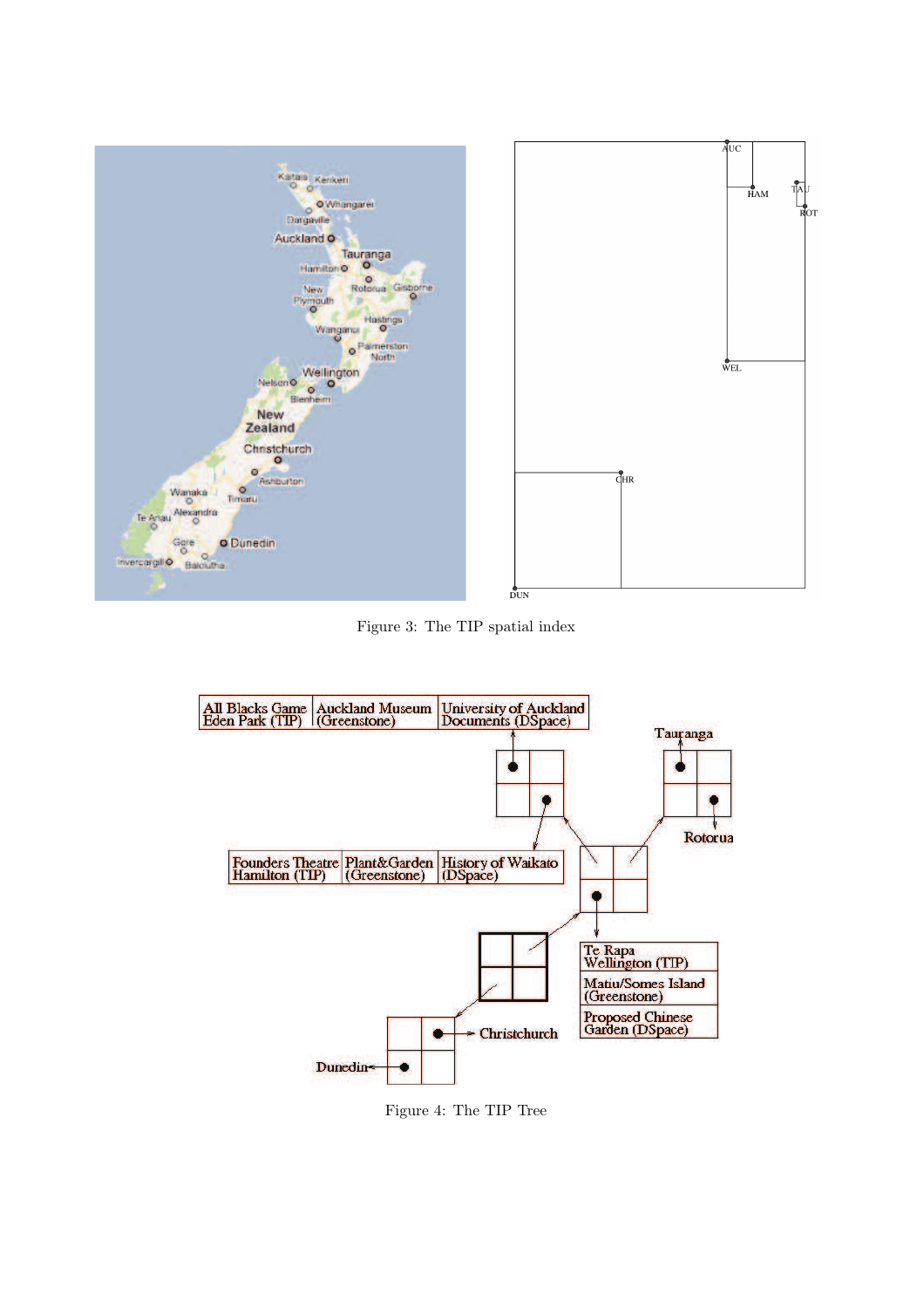than updating the distance from the existing coordinate in the quadrant, if any. Any digital library collections and TIP information that is currently fetched for the user is still available to them.

- 2. The search point moves to a different quadrant. If a co-ordinate exists, then its corresponding collection and information are displayed to the user. If the quadrant references a child node and the search point is within the bounded region of the child node, then the search point is sent to the child node. Otherwise, nothing occurs until the search point is updated again - because no collections or information is indexed at this point, nothing is presented to the user.
- 3. The search point falls outside of the current bounded region. In this situation, the search point is sent to the parent node and re-evaluated using the above criteria.

This process repeats until the search point falls outside of the space covered by the index, at which point navigation is terminated.

# 7 Usage Scenario 2 – Navigation

We present an example that demonstrates TIP tree navigation. Here, the TIP user will arrive at Auckland Airport and make their way to Wellington. Along the way, TIP will notify our user of any nearby information of interest. Figure 6 shows the locations (location indicated by coloured points, referenced by numbers) where TIP will display information to the user, and the corresponding locations (using the same coloured points and numbers) in the TIP tree.

The user will begin receiving information from the TIP tree on arrival at Auckland Airport (Latitude  $-37.00806$ , Longitude 174.79167,  $\circled{1}$  red point). An initial search of the index will set the search point in the bounded region and quadrant (NW) containing the co-ordinate for Auckland. Corresponding to the co-ordinate for Auckland are the digital library collection for the Auckland Museum, a digital library collection from the University of Auckland, and information on the upcoming All-Blacks rugby game at Eden Park. The first two collections are managed by Greenstone and DSpace respectively, and both reside on servers that are external to TIP. These collections are fetched from their respective servers using the corresponding retrieval service (see Figure 2) and made available to the user. The third item is fetched from within TIP and also presented to the user.

As the user makes their way to Hamilton  $(2)$  green point), the quadrant that the search point is in will be updated (SE) but the search remains in the same bounded region. The information available for Hamilton will now be fetched and displayed to the user. As the user continues along the west side of the North Island  $(3)$  pink point), the search point will be transferred to the parent node and its NW quadrant. Since the TIP tree contains no information on this area, nothing is retrieved for the user. Finally the user makes their way to Wellington  $(4)$  cyan point, SW quadrant, same bounded region) and information on Wellington is now displayed to them.

## 8 Evaluation

In this section we present our empirical evaluation of the TIP tree. We compared the performance of the TIP tree against the original mqr-tree. The TIP tree

```
traversing = true;search point (x, y) = findStartingNode(x, y);
while (\text{traversing}) {
   (x, y) = update\_co-ordinates(x, y);/* is search point within the bounded
       region covered by current node?*/if ((x, y) within node_region(X)) {
          Quad = determineQuad (X);/∗does quad contain a co-ordinate?*/
         if (contains.co-ordinate (Quad)) {
             Sights = access_all_sites (Quad);display_all\_sights(Sights);}
         /* should we traverse in subtree?*/e l s e
         if (with\_node\_region\_of\_child(Quad))X = \text{child-node}(X);}
         /*otherwise, there is no information
           to display, so nothing is done
           until co-ordinates are updated */
    }
    /*if search point is outside the node
       region covered by current node
       but within space covered by index.
       then traverse in the parent node. */else if ( has_parent_node(X) ) \{X = parent_node (X);
    }
    /*otherwise, outside of space covered by
      index, so terminate search*/
    else {
         traverse = false;}
}
```


uses the navigation strategy presented in the paper to process the user's trajectory, while the mqr-tree processes a user's trajectory by performing a search on every co-ordinate in the trajectory.

We first present an overview of our evaluation methodology. Then, we present and discuss the results of our tests, and finish with further discussion that arose from our evaluation.

## 8.1 Overview of Methodology

Here, we present the data sets, evaluation criteria and a brief overview of the tests that were performed.

Data sets. The evaluations used three sets of coordinates. Two of the three sets each contain 10,000 co-ordinates and consist of both real and synthetic points that represent various locations. The real co-ordinates represent locations of existing communities in New Zealand and were obtained from the World Gazetteer.<sup>3</sup> The synthetic co-ordinates represent other locations in New Zealand and are randomly generated. The rationale for using additional randomly created locations is that a collection of documents may refer to a region that does not exist in the World Gazetteer (e.g. iceberg photos from off the coast of New Zealand) or may be located in a remote area that is not maintained in the World Gazetteer.

<sup>3</sup>http://www.world-gazetteer.com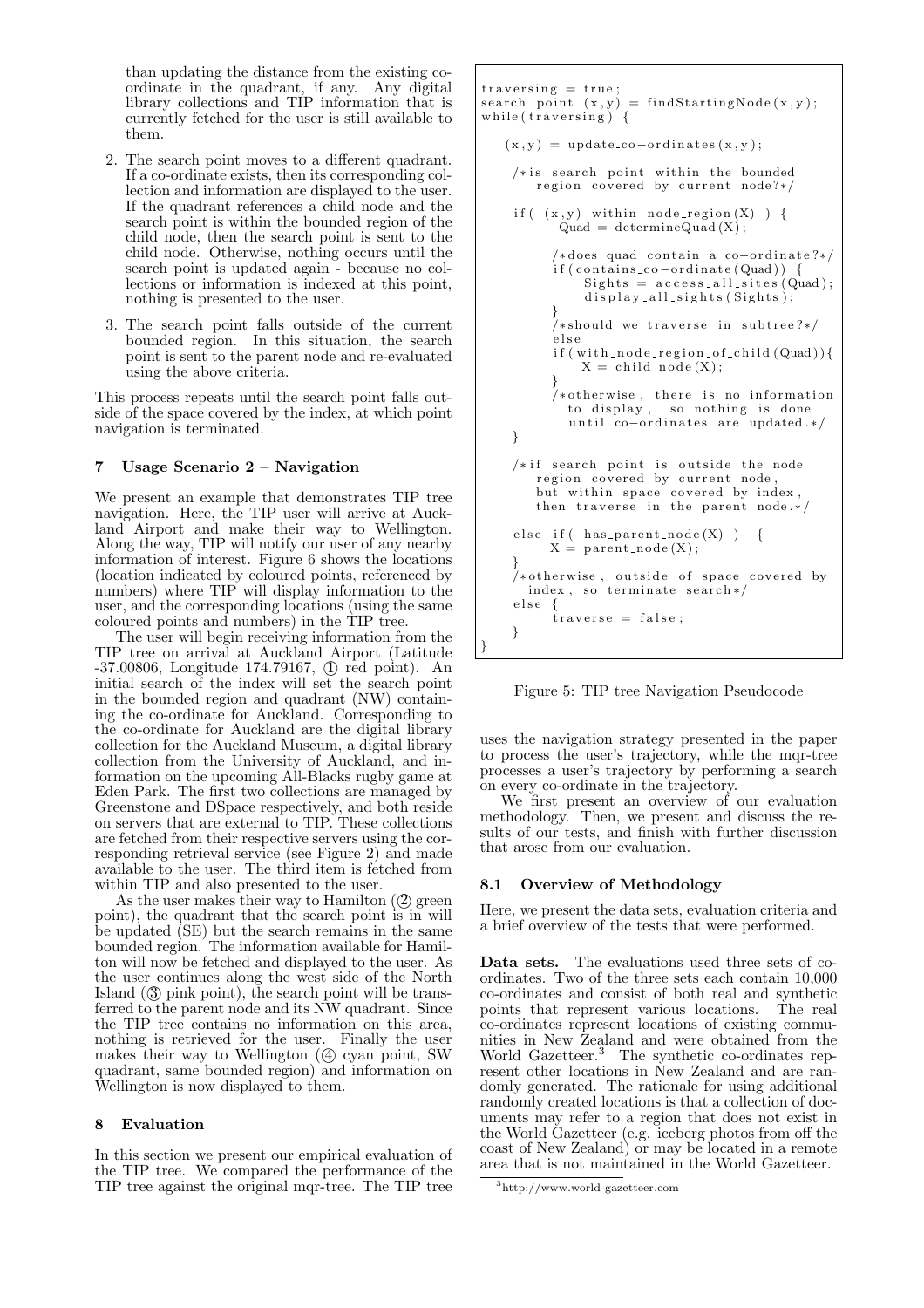



Figure 6: Navigation using the TIP tree

The third set of points represents a trajectory of 712 co-ordinates that represent a user's 16km route from Hamilton to Cambridge, New Zealand. The trajectory was recorded using a mobile device while travelling by vehicle on the most direct route between the two cities (GPS trail capturing was done using the everytrail application on android<sup>4</sup>).

Test criteria. The primary performance criteria in all of our tests is the number of disk accesses required to locate whether data of interest exists at a specific location or not. We evaluate the worst case scenario – no caching is used. Therefore, every time a node is required, it must be fetched from secondary storage, which requires one disk access. A secondary performance criteria is the CPU time. However, we discovered that this value is negligible. We discuss the CPU results further in Section 8.5 below.

Test setup. We performed four tests in our evaluations. The first test studies the effect of the number of points in the index (TIP tree and mqr-tree) on the number of disk accesses required to locate information. The second test is similar to the first, except the points are drawn over a smaller geographical region. This leads to an increased geographical density in points, while the same number of points is represented in the index. The third test studies the effect of the number of co-ordinates along the trajectory on the number of disk accesses required to locate information. The fourth test is similar to the third, but use the overall set of points drawn over a smaller geographical region. Each test is described in more detail and the results are presented below.

## 8.2 #Overall Indexed Points

For the first test, we used a set of 10,000 points that consists of locations around the North Island of New Zealand. We performed ten test runs. Each run con-

<sup>4</sup>http://www.everytrail.com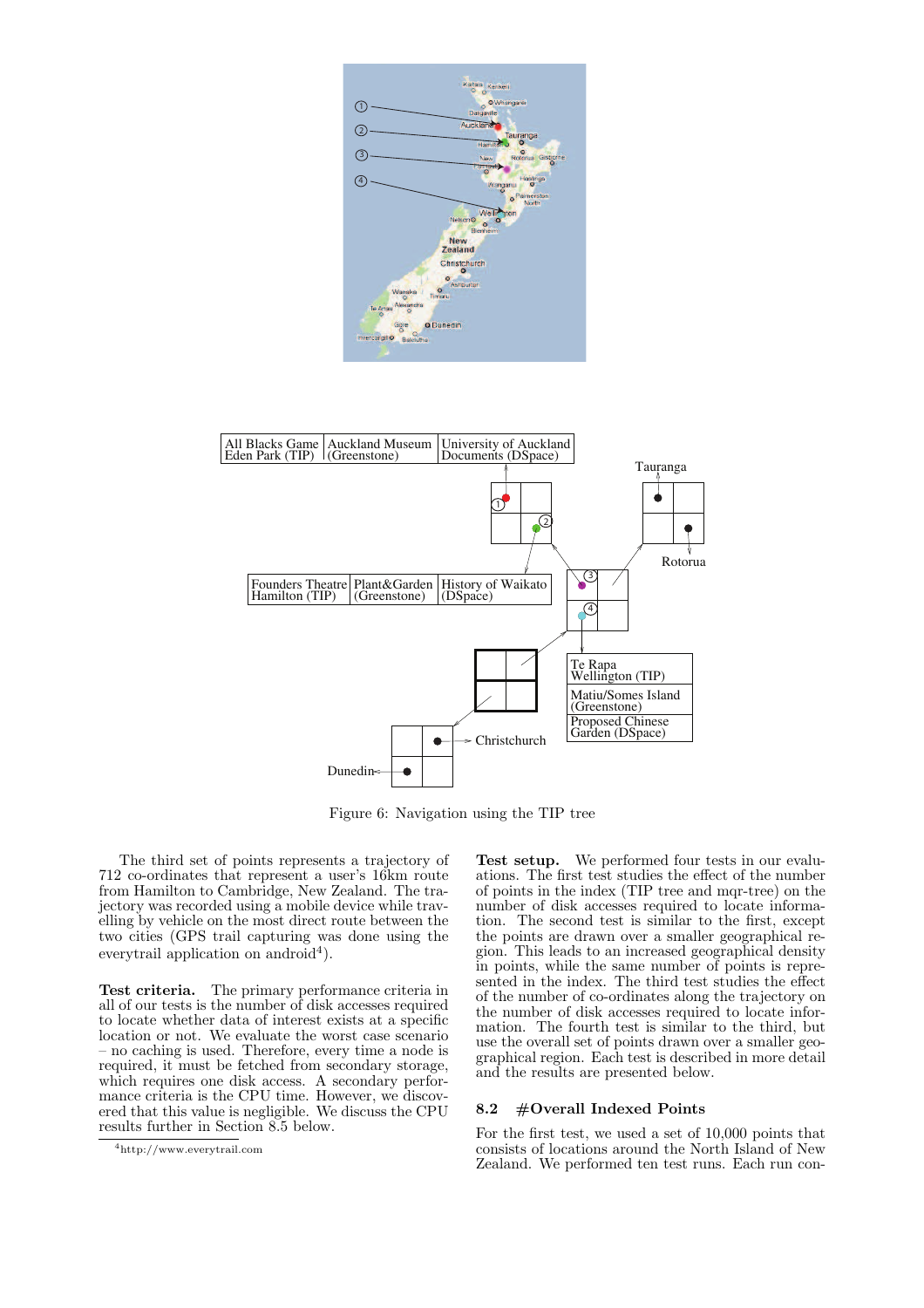structed both a TIP tree and an mqr-tree using a subset of the points. Then, both the TIP tree and mqrtree processed the trajectory of 712 co-ordinates. The average number of disk accesses per co-ordinate was calculated for each data structure. Each of the ten test runs used 1000, 2000, 3000, up to 10,000 points to create the trees.

Figure 7 depicts the results of the test runs. From the graph, we observe that on average, the TIP tree only needs to execute one disk access per co-ordinate in the user's trajectory. For the mqr-tree, the average number of disk accesses is significantly higher and increases as the number of points in the mqr-tree increases. For 1000 points, the average number of disk access is approximately 4.8 and for 10,000 points it is approximately 6.2. The reason for the improved performance of the TIP tree is because each "search" begins at the last node visited by the previous coordinates in the trajectory. If several subsequent coordinates are close to each other, then it is very likely that the same node will be visited repeatedly, and no further search to find the correct node is required. Because the original mqr-tree performs all searches from the root, this will result in a higher number of nodes being accessed.

## 8.3 Density of Points in a Region

For the second test, we evaluated the effect of density on the average number of disk accesses required to locate information. Here, we used a set of 10,000 points as in the first test. However, all points are locations from in and close to the Waikato Region, which is a subsection of the North Island of New Zealand. Therefore, we are looking at the effect of increasing density on the number of disk accesses required to locate information.

We perform the same test runs for the second test as performed for the first test. Figure 8 depicts the outcome of the second test. Again, we find that on average the TIP tree requires only one disk access per co-ordinate on the trajectory. However, we also find that, although the TIP tree has a lower average disk access over the mqr-tree, the improvement is not as significant as that found in the first test since the average number of disk accesses required by the mqrtree is between 2 and 2.25.

This is a surprising result, since we had assumed that the higher the density of points, the more disk accesses that would be required. What is happening is the following. The mqrtree and TIP tree achieve a significantly lower amount of coverage of space when a dense set of points are being indexed. This means that more points are being placed higher in the index, and fewer rectangles that represent coverage of space are being stored. This results in points (and therefore, information) being located much faster by the mqrtree than in an mqr-tree that is indexing points that are more spread out geographically.

## 8.4 #Co-ordinates on Traversal Path

The last two tests we performed evaluated how the number of co-ordinates on a user's trajectory affects the average number of disk accesses. Will too many or too few co-ordinates cause more disk accesses than necessary?

For the first of two tests, we used the set of 10,000 points that represents the North Island to construct the TIP tree and mqr-tree. For the second, we used the denser set of 10,000 points that represents the Waikato Region. For both tests, we performed ten

test runs, using approximately 10%, 20%, 30% ..... up to 100% of the co-ordinates in the Hamilton to Cambridge trajectory.

Figure 9 presents the results of the third test, while Figure 10 presents the results of the fourth test. We find that the TIP tree achieves a lower average number of disk accesses for each co-ordinate over the mqrtree. However, in both cases, we also find that the average number of disk accesses is constant, regardless of the number of points on the trajectory that are used for locating information. This is a very significant result, especially with respect to efficiency of the TIP tree – fewer points does not result in an increase in the number of disk accesses, and therefore traversal remains efficient.

## 8.5 Further Discussion

Over all tests, we found that the TIP tree and its traversal algorithm performed better than the mqrtree with respect to the average number of disk accesses per co-ordinate. We performed the worst-case evaluation here – specifically, that every time a node is checked, a disk access is required. We finish this section with related discussion on other issues that are related to this evaluation.

We also recorded the CPU execution time for each co-ordinate "search". We found that the average execution time was less than 1ms. This time may be slightly higher if network transmission time was considered. However, given that minimal mobile web pages with a few links would be sent back to the user in the worst case, we feel that in many cases that network transmission time will be negligible too. Therefore, we feel that disk access time is the crucial factor in how well this system performs. However, further testing should be done to confirm this.

We also did not perform a best-case empirical evaluation at this time for a number of reasons. First, we found that the worst-case evaluation produced efficient results. Also, we found that in many cases, the same nodes were being accessed repeatedly. For the TIP tree, this would be one node. For the mqr-tree, this would be the same path of nodes to get to the one node that several co-ordinates will require. If the nodes were cached in memory, this would result in an average disk access of almost zero. Checking the cache may increase the execution time, depending on which cache management strategy is utilized. However, if caching takes place on the mobile device instead of on the server, this would eliminate most of the network transmission cost, the disk access cost and the execution time on the server. If the TIP tree is used for managing access to external resources, then most of the time only one node would be to be stored by the mobile device. If the mqr-tree is used, then cache size and cache management would be an important factor in how well the index performs in the "best case". Caching is future work that we will be looking into.

## 9 Conclusion and Remaining Issues

In this paper, we present a framework for accessing both internal information and resources from external digital libraries from within a mobile information system. Using the TIP framework, we show how resources can be organized using the TIP tree so that uniform access to both TIP information and external information from collections managed by different digital library software packages can be achieved. We also present an algorithm for traversing the TIP tree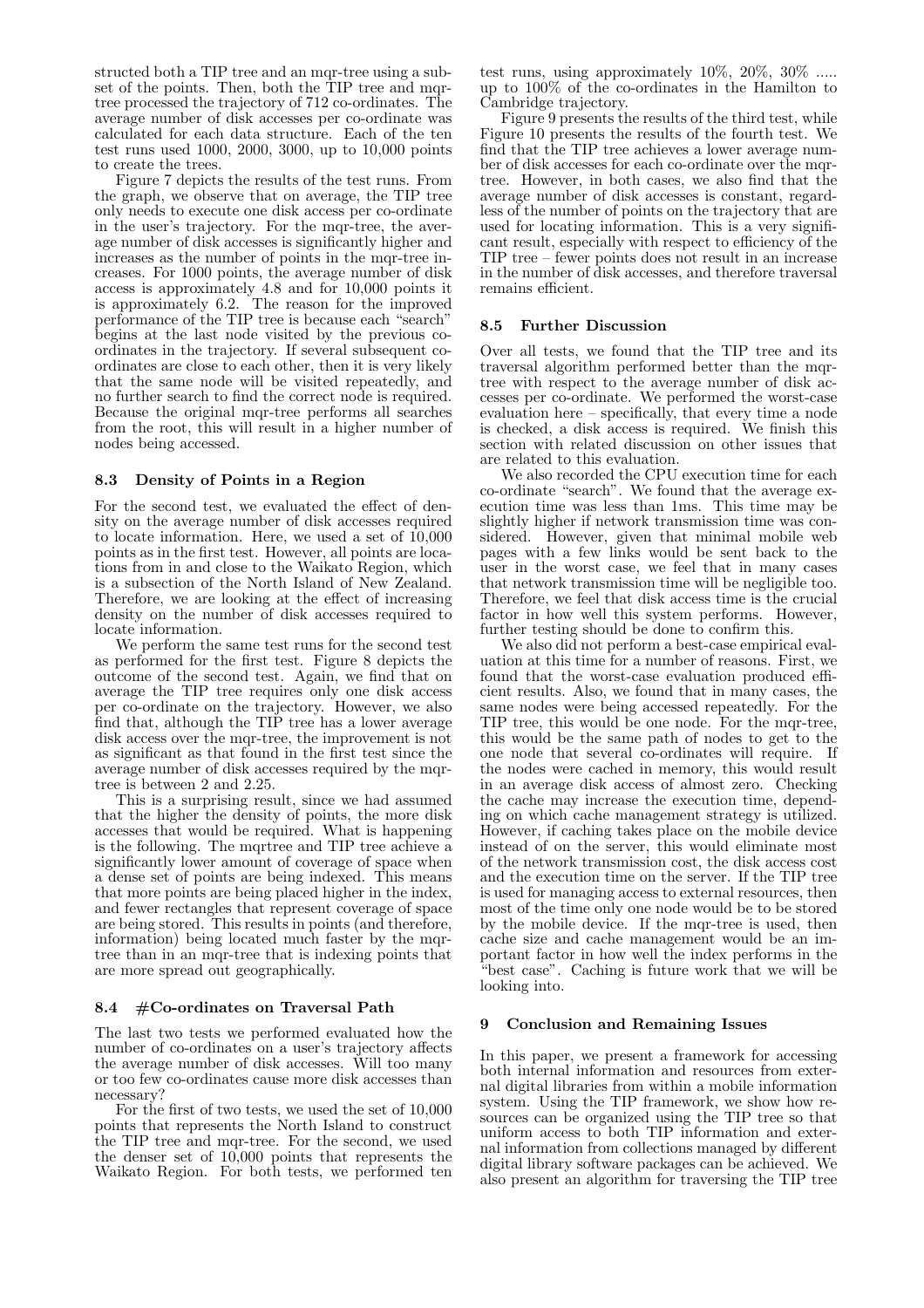

Figure 7: Overall Index Size



Figure 9: Size of Traversal Path

to continually provide information to the user, so that repeated searching from the beginning is not necessary. An empirical evaluation shows the efficiency of the TIP tree and the traversal algorithm for handling a user's trajectory as they fetch information from digital libraries based on their location.

Other contributions of this work include: 1) onepass access to any digital library collection, 2) no requirement of a "geographically aware digital library collection, and 3) the ability to handle collections that reference multiple locations. In conclusion, our work provides a strategy for context-aware mobile systems to co-operate with digital libraries in a seamless and efficient manner.

From our current work, there are some outstanding issues that need to be addressed. First, navigation<br>only works for co-ordinates. Two search additions only works for co-ordinates. that we want to include are:

• A region search where all information within a specified radius or rectangular region is fetched. An issue with the existing co-ordinate based search is the "oscillation" between two different result sets if the user crosses continuously over a node or quadrant boundary. For example, if the user crosses back and forth over the boundary that separates Auckland from Hamilton, the information that is presented to the user will also switch back and forth. Incorporating a region search will solve this problem by presenting either both sets of information to the user, or a subset of it. In either case, the information that is presented to the user in this situation. will not be in constant change. Although the TIP



Figure 8: Density of Points in a Region



Figure 10: Size of Traversal Path (density)

tree supports region searching (which is inherited from the mqr-tree), it currently does not support the navigation of a search region. This needs to be addressed.

• incorporating searching on other forms of context, such as user interests. This could easily be incorporated by performing an addition search on the results of the location context search. However, it is more desirable to include other types of context into the indexing structure so that only one search is required.

Second, the ability to have more general to more specific searching (i.e. searching higher up versus lower down in the tree) is desired. Both of these require modifications to the current TIP tree structure so that all leaf nodes are on one level of the tree and all data resides in the leaf level.

Third, the use of node caching and the best-case scenario need to be explored and evaluated. As mentioned in the evaluation, several nodes appear to be fetched repeatedly, which if cached would lead to savings in disk access, CPU and communication costs. However, because a mobile devices has less storage than a server, and the same device is also running other programs and services, we cannot assume that all nodes that are fetched can be cached on the device. Therefore cache management strategies for nodes needs to be explored.

These and other issues that may arise will be addressed in future work.